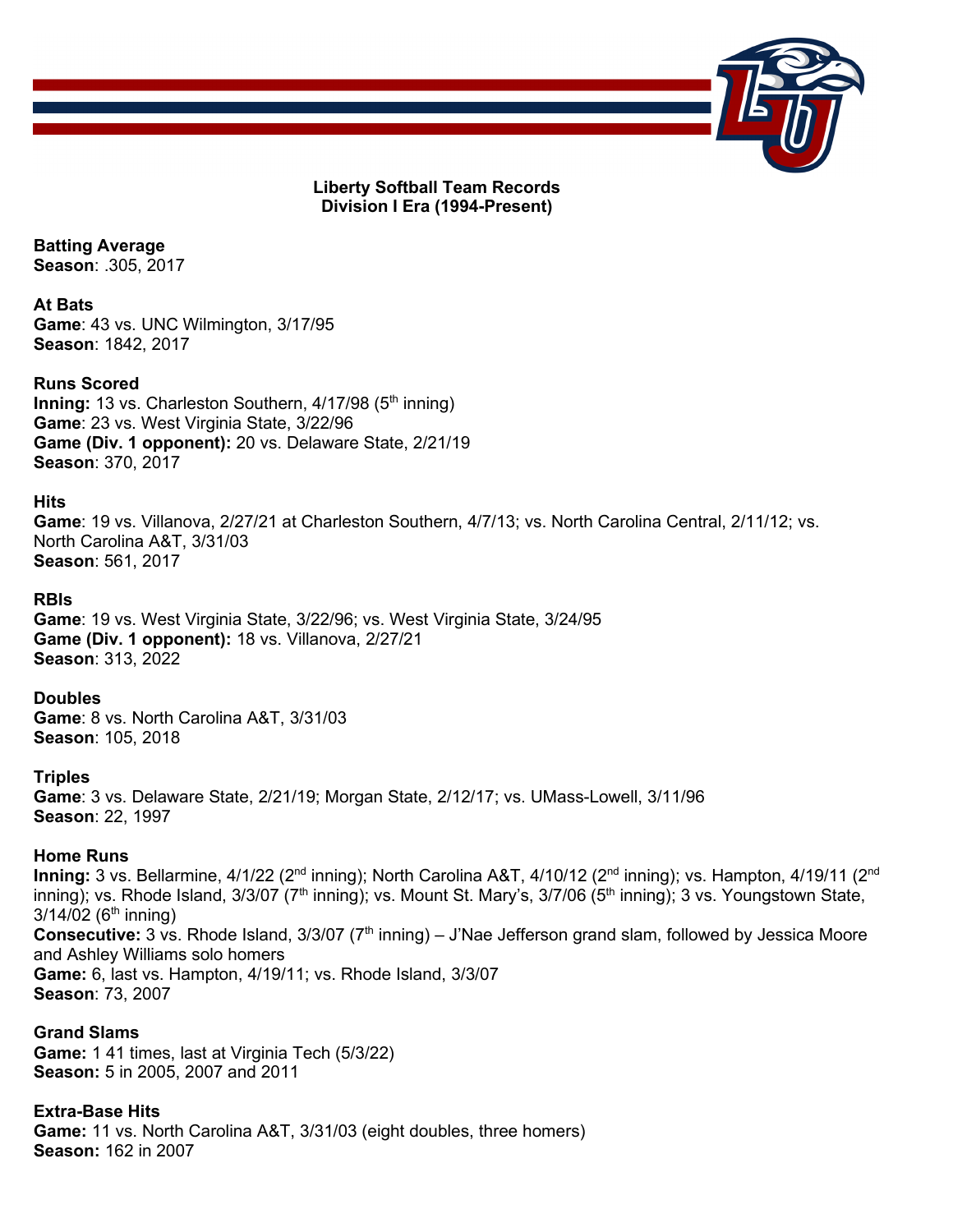**Walks Game:** 11 vs. Rhode Island, 3/9/17 **Season**: 212, 1985 **Season (Division I)**: 201, 2022

**Total Bases Game**: 36 vs. North Carolina A&T, 3/31/03 **Season**: 793, 2007

**Stolen Bases Game**: 8 vs. Chattanooga, 2/10/18; vs. Presbyterian College, 4/26/14; vs. UMBC, 4/5/97 **Season**: 100, 2018

**Sacrifice Bunts Game:** 6 vs. Fordham, 3/17/04 **Season:** 84, 1999

**Sacrifice Flies Game:** 3 vs. New Mexico, 3/8/20 **Season:** 21 in 2018

**Putouts Game**: 36 vs. Ohio, 5/18/17; vs. Florida Atlantic, 3/13/09 **Season**: 1,372, 2017

**Assists Game**: 20 vs. East Carolina, 4/4/98 **Season**: 693, 2000

**Errors Game**: 9 vs. George Mason, 3/4/94 and Maryland Eastern Shore 4/11/94 **Season**: 134, 1995

**Fielding Percentage Season:** .977, 2018 (1,276 PO, 425 A, 40 E)

**ERA Season**: 1.46, 1999

**Innings Pitched Game**: 12.0 vs. Ohio, 5/18/17, vs. Florida Atlantic, 3/13/09 **Season**: 457.1, 2017

**Games Played Season:** 70, 2017

**Wins Season**: 49, 2018

**Winning Percentage Season:** .777 (49-14), 2018

**Losses Season:** 46, 2001 and 2014

**Saves Season**: 9, 2007

**No-Hitters**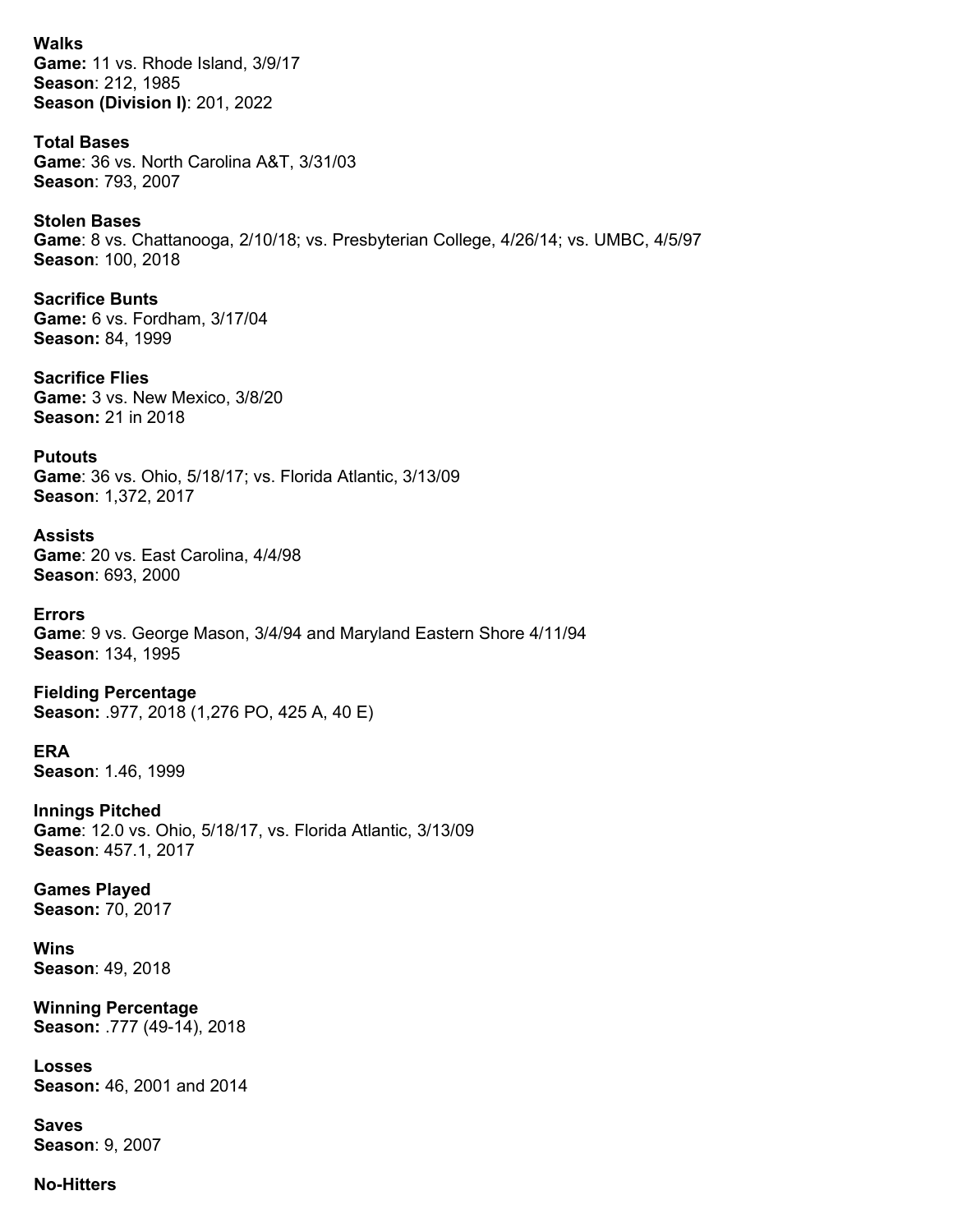**Season:** 3, 1997, 1999 ad 2022

**Perfect Games Season:** 2, 1997

**Runs Allowed Game**: 23 vs. Tulsa, 3/7/14 **Season**: 426, 2014

**Earned Runs Allowed Game**: 19 vs. Tulsa, 3/7/14 **Season**: 319, 2014

**Walks Allowed Game**: 12 vs. Coastal Carolina, 4/6/14 **Season**: 221, 2015

**Strikeouts Game**: 16 vs. Presbyterian, 4/24/09 **Season**: 377, 2016

**Hits Allowed Game**: 24 vs. Tulsa, 3/7/14 **Season**: 520, 2014

**Shutouts Season**: 20, 1999

**Consecutive Shutout Games Streak Season:** 9 games (2/21/19 through 3/8/19) (outscored opponents, 65-0)

**Consecutive Shutout Innings Streak Season:** 60 innings (2/21/19 through 3/8/19) (outscored opponents, 75-0)

**Consecutive Runs Scored Game:** 20 vs. Delaware State, 2/21/19 **Multiple Games:** 75 (2/21/19 through 3/8/19)

**Consecutive Games With at Least One Home Run Season:** 16 games (3/28/07 through 4/17/07)

**Complete Games Season**: 54, 1999

**Miscellaneous Home Wins Season:** 24 in 2019 (24-2)

**Road/Neutral Site Wins Season:** 26 in 2006 (26-16) and 2018 (26-11)

**Regular-Season Wins Season:** 44 in 2018 (44-12)

**Conference Wins Season:** 23 in 2022 (23-1 in ASUN play)

**Best RPI At Any Point:** 11 (March 23, 2021)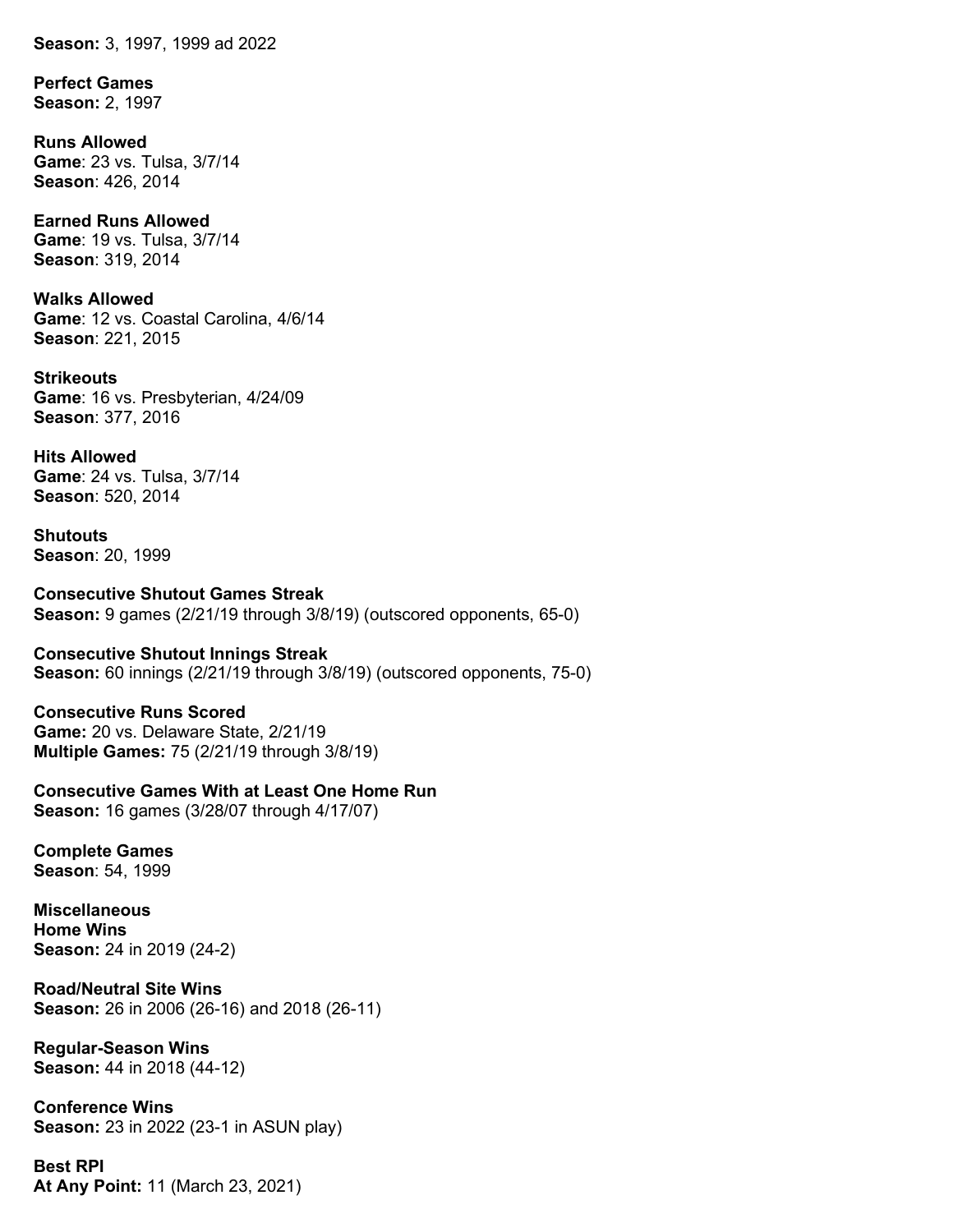**End of Season:** 19 (June 10, 2021)

**Most Games Over .500 At Any Point in a Season:** 37 (49-12 after 61 games, May 19, 2018) **End of Season:** 35 (49-14 for full 2018 season)

**Wins vs. Top 25 Opponents Season:** 3 in 2007, 2021 and 2022

**Games Against Top 25 Opponents Season:** 15 in 2022 (3-12)

**Consecutive Games Against Top 25 Opponents Season:** 7 straight in 2020 (Feb. 9, 2020 vs. No. 21 Ole Miss through Feb. 21 vs. No. 6 Michigan)

### **Consecutive Wins Over Top 25 Opponents**

**Season:** 2 straight in 2006 (May 4, 2006, doubleheader sweep at No. 24 Virginia Tech) and 2018 (May 18, 2018 over No. 24/24 Hofstra; May 19, 2018 over No. 11/10 South Carolina

**Overall Winning Streak:** 19 games (4/14/18 through 5/19/18)

**Overall Losing Streak:** 18 games (2/16/14 through 3/20/14)

**Regular-Season Winning Streak:** 15 games (4/14/18 through 2/8/19)

**Conference Winning Streak:** 13 games (4/3/21 through present)

**Home Winning Streak:** 28 games (3/10/18 through 3/13/19)

**Away Winning Streak:** 14 games (3/19/22 through 5/1/22)

**Wins Shortened by 8-Run Rule:** 13, 2017

**Double-Digit Scoring Games:** 12, 2017

**Consecutive Double-Digit Scoring Games:** 4 games (3/10/17 through 3/17/17)

**Consecutive Wins Shortened by 8-Run Rule:** 4 games (2/10/17 through 2/12/17)

**Longest Game, Innings:** 12 (5/18/17 vs. Ohio (L, 0-1); 3/13/09 at Florida Atlantic (L, 5-7))

**Longest Win, Innings:** 11 (5/5/01 vs. Winthrop (W, 5-4); 4/2/08 vs. James Madison (W, 5-4))

**Longest Shutout Win, Innings:** 10 (5/18/18 vs. No. 24/24 Hofstra (W, 2-0); 3/15/21 at No. 13 Arkansas  $(W, 2-0)$ 

**Most Extra-Inning Games Season (NCAA Division I Era):** 12 in 2003 (6-6)

**Fewest Extra-Inning Games Season (NCAA Division I Era):** 1 in 1997 (1-0) and 2019 (1-0); 0 in 2020 (0-0)

**Consecutive Extra-Inning Games Season (NCAA Division I Era):** 3 (3/15/08 through 3/16/08)

**Most Extra-Inning Wins Season (NCAA Division I Era):** 6 in 2003 (6-6) and 2006 (6-3)

**Fewest Extra-Inning Wins**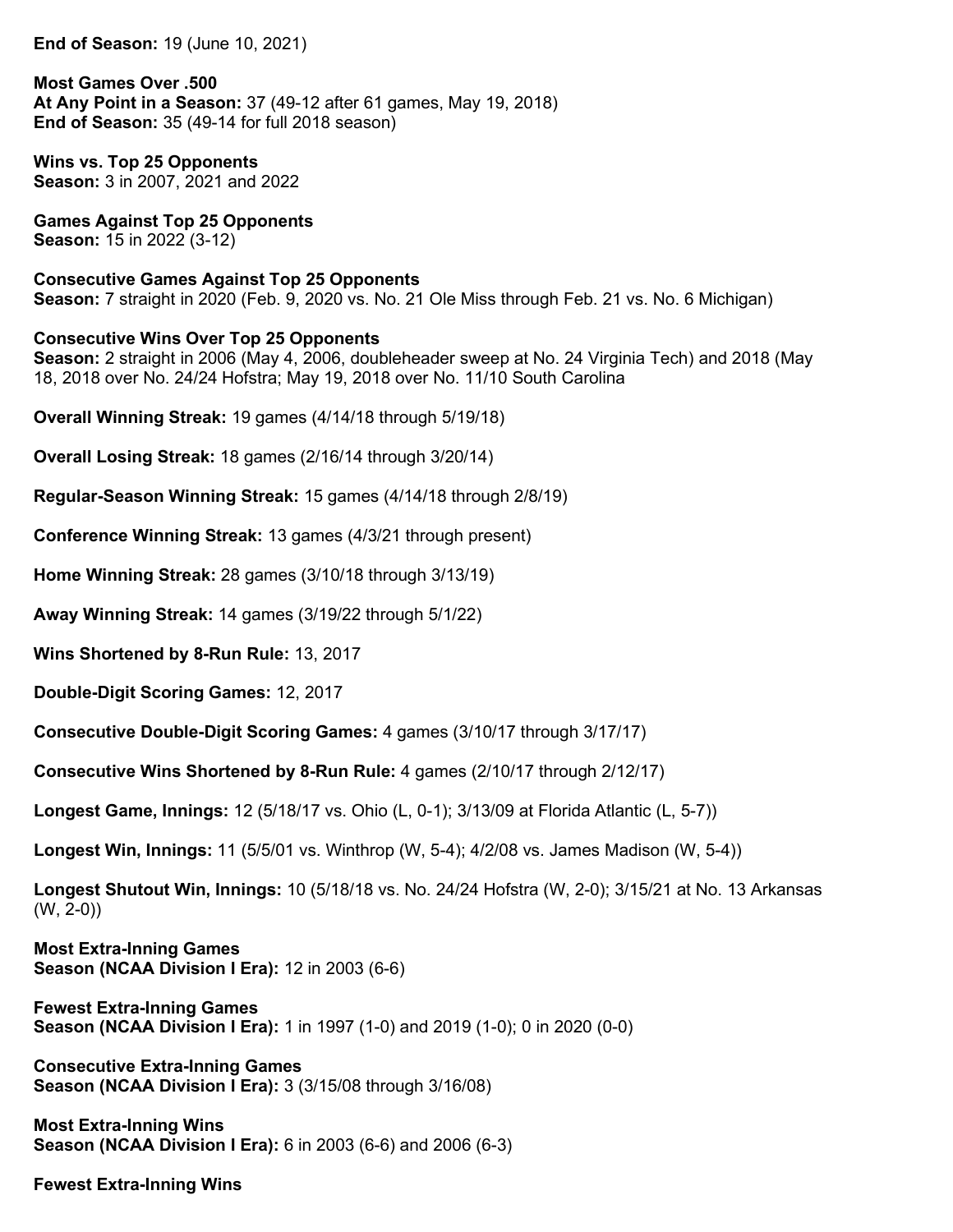**Season (NCAA Division I Era):** 0 in 1994 (0-2) and 2005 (0-4); 0 in 2020 (0-0)

**Most Extra-Inning Losses Season (NCAA Division I Era):** 7 in 2000 (1-7)

**Fewest Extra-Inning Losses Season (NCAA Division I Era):** 0 in 1997 (1-0), 2015 (2-0) and 2019 (1-0), 2020 (0-0)

**Most One-Run Games Season:** 26 in 1999 (15-11)

**Most One-Run Wins Season:** 15 in 1999 (15-11)

**Most One-Run Losses**

**Season:** 14 in 2009 (5-14)

### **Team Season Top Five (Division I Era, since 1994)**

| Wins   |                        |
|--------|------------------------|
| 2018   | 49                     |
| 2017   | 46                     |
| 2022   | 44                     |
| 2021   | 44                     |
| 2006   | 41                     |
| 1999   | 41                     |
| 2019   | 40                     |
| Losses |                        |
| 2014   | 46                     |
| 2001   | 46                     |
| 2004   | - 44                   |
| 2008   | 40                     |
| 2013   | 37                     |
|        | <b>Batting Average</b> |
| 2017   | .305                   |
| 1995   | .301                   |
| 2022   | .291                   |
| 2018   | .299                   |
| 2021   | .289                   |

#### **At Bats**

| 2017 | 1,842 |
|------|-------|
| 2006 | 1,732 |
| 2018 | 1.695 |
| 2000 | 1.682 |
| 2007 | 1.672 |

### **Runs Scored**

| 2017 | 370 |
|------|-----|
| 2022 | 350 |
| 2021 | 306 |
| 2018 | 302 |
| 2010 | 300 |
|      |     |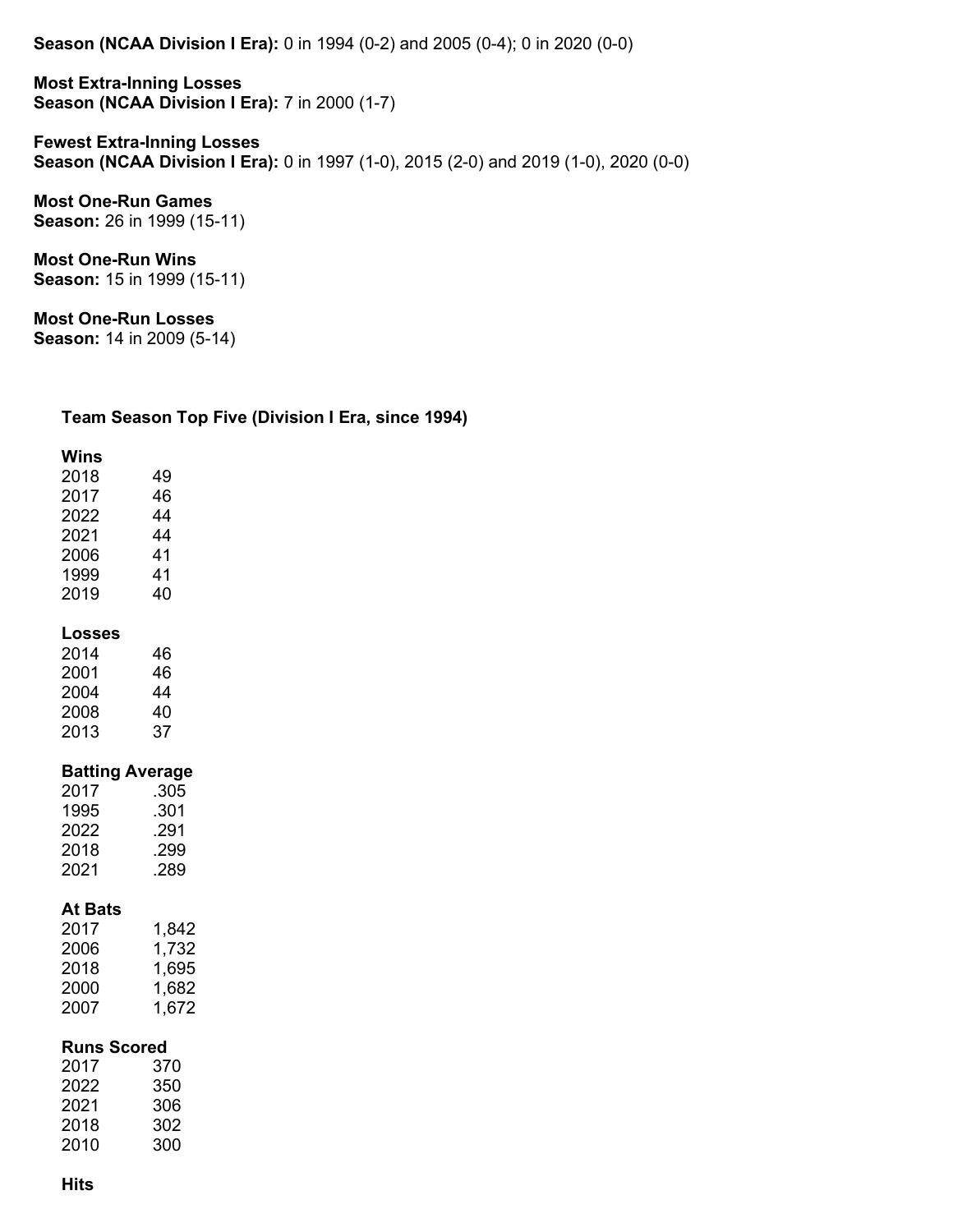| 2017<br>2018<br>2007<br>2000<br>2022                           | 561<br>506<br>479<br>473<br>471            |
|----------------------------------------------------------------|--------------------------------------------|
| RBI<br>2022<br>2017<br>2021<br>2010<br>2011                    | 313<br>310<br>277<br>270<br>266            |
| <b>Doubles</b><br>2018<br>2021<br>2017<br>2006<br>2007<br>2002 | 105<br>94<br>92<br>85<br>83<br>83          |
| <b>Triples</b><br>1997<br>2018<br>1998<br>1996<br>1995         | 22<br>20<br>20<br>20<br>17                 |
| <b>Home Runs</b><br>2007<br>2006<br>2011<br>2022<br>2021       | 73<br>66<br>61<br>58<br>58                 |
| Walks<br>2022<br>2017<br>2021<br>2007<br>2015                  | 201<br>182<br>176<br>176<br>174            |
| <b>Extra-Base Hits</b><br>2007<br>2021<br>2018<br>2006<br>2022 | 162<br>161<br>161<br>158<br>148            |
| <b>Total Bases</b><br>2007<br>2017<br>2018<br>2022<br>2021     | 793<br>780<br>759<br>749<br>739            |
| 2007<br>2021                                                   | <b>Slugging Percentage</b><br>.474<br>.471 |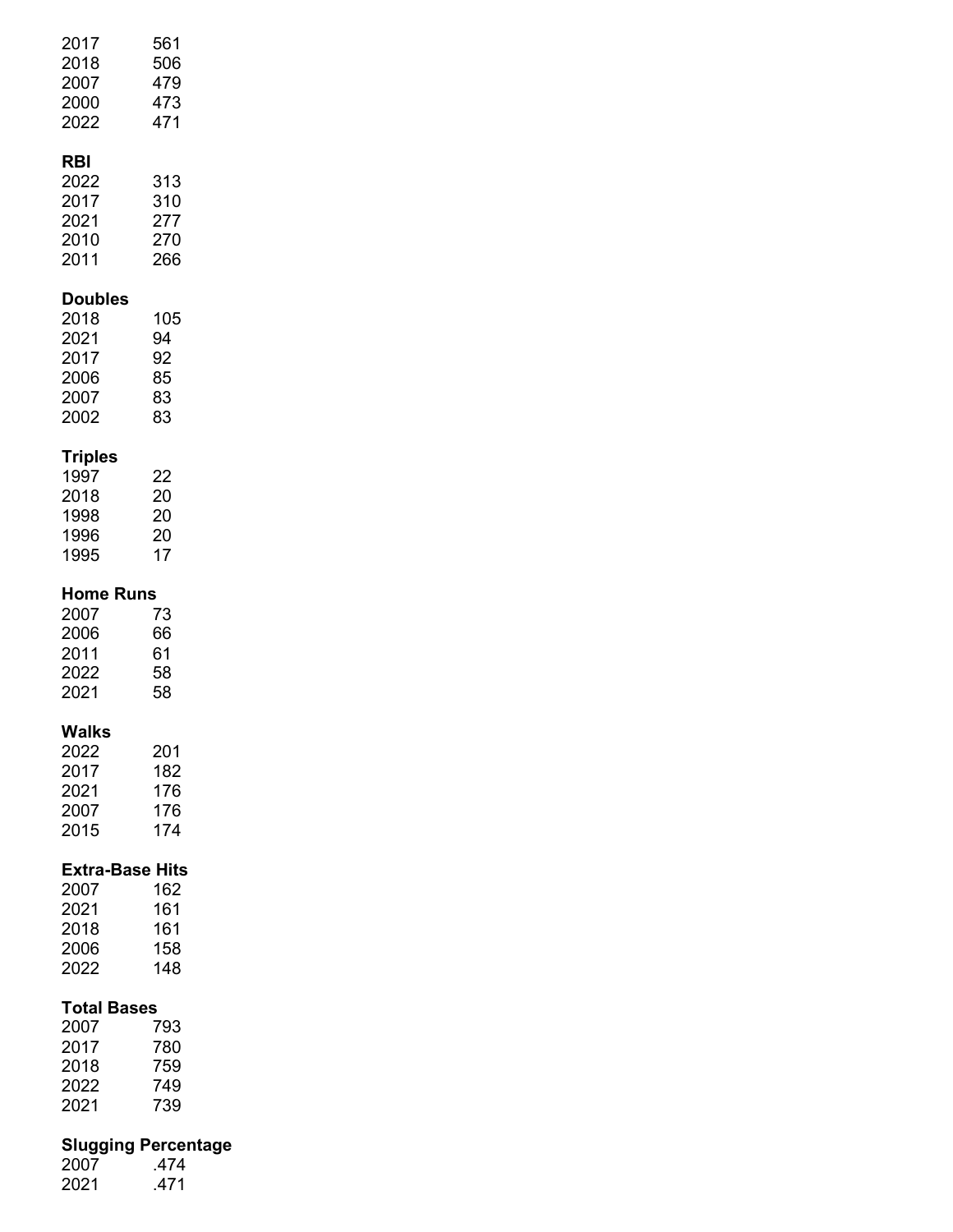| 2022 | .463 |
|------|------|
| 2018 | .448 |
| 2010 | .448 |
|      |      |

# **Stolen Bases**

| 2018 | 100 |
|------|-----|
| 2017 | 96  |
| 1996 | 93  |
| 2014 | 92  |
| 1994 | 92  |

# **Sacrifice Bunts**

| 1999 | 84 |
|------|----|
| 1997 | 75 |
| 2004 | 70 |
| 2000 | 66 |
| 2009 | 61 |
| 1998 | 61 |

# **Sacrifice Flies**

| 2018 | 21 |
|------|----|
| 2022 | 20 |
| 2017 | 16 |
| 2010 | 16 |
| 2016 | 14 |
| 2011 | 14 |

## **Putouts**

| 2017 | 1.372 |
|------|-------|
| 1999 | 1.324 |
| 2006 | 1,315 |
| 2001 | 1,306 |
| 2000 | 1.287 |
|      |       |

### **Assists**

| 693 |
|-----|
| 625 |
| 570 |
| 559 |
| 545 |
|     |

# **Errors**

| 1995 | 134 |
|------|-----|
| 1994 | 124 |
| 2000 | 122 |
| 2002 | 116 |
| 2014 | 115 |
|      |     |

## **Fielding Percentage**

| 2018 | 977  |
|------|------|
| 2021 | .969 |
| 2010 | .965 |
| 2012 | .965 |
| 2022 | 965  |
|      |      |

# **ERA**

| 1999 | 1.46 |
|------|------|
| 2019 | 1.60 |
| 1998 | 1.70 |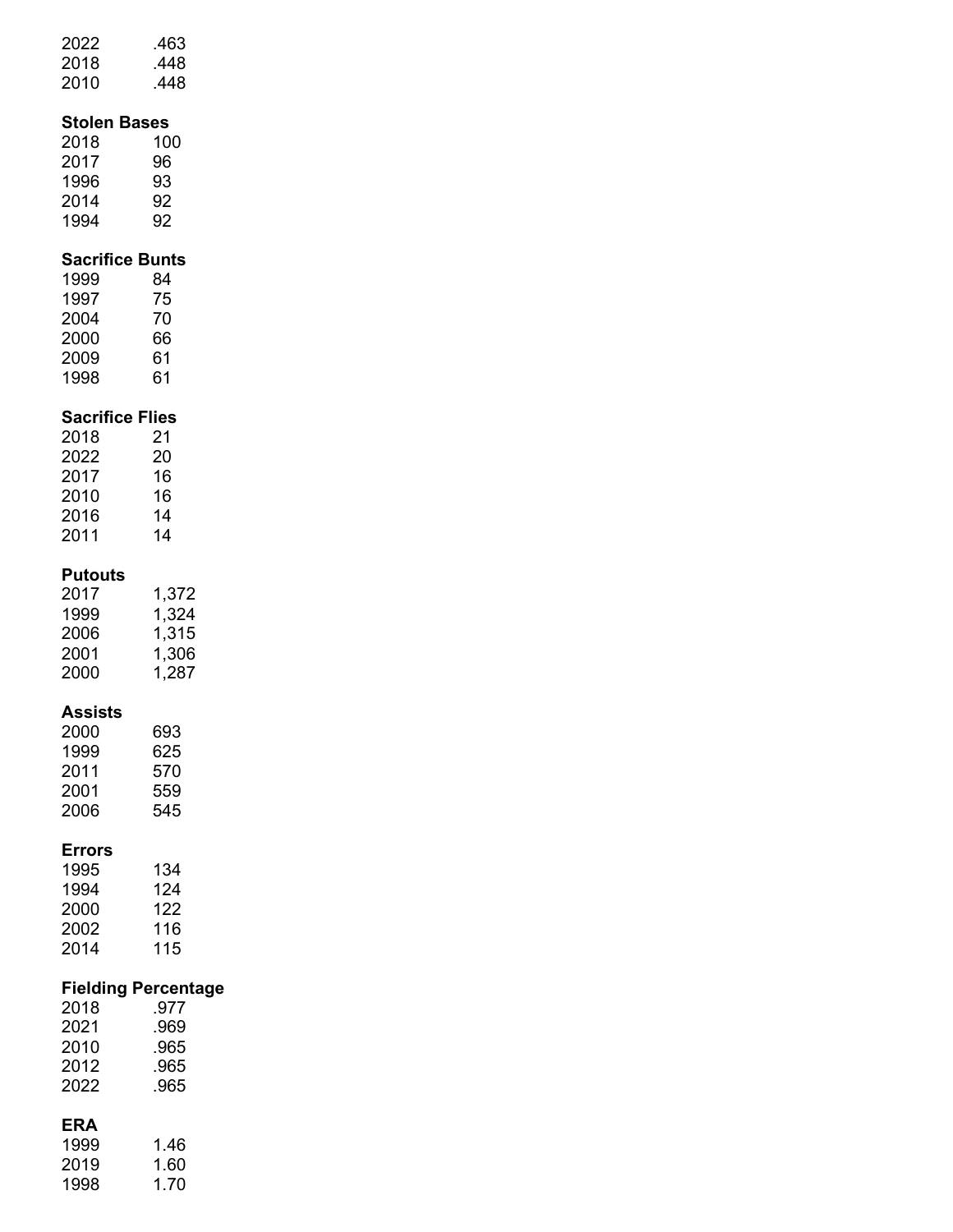| 2018 | 2.04 |
|------|------|
| 1996 | 2.07 |

# **Innings Pitched**

| 457.1 |
|-------|
| 441.1 |
| 438.1 |
| 435.1 |
| 429.0 |
|       |

## **Saves**

| 2007 | 9 |
|------|---|
| 2021 | 7 |
| 2019 | 7 |
| 2018 | 6 |
| 2008 | 6 |

### **Runs Allowed**

| 2014 | 426 |
|------|-----|
| 1994 | 357 |
| 2013 | 324 |
| 2012 | 312 |
| 2004 | 302 |
|      |     |

## **Walks Allowed**

| 2015 | 221 |
|------|-----|
| 2014 | 213 |
| 2013 | 192 |
| 2016 | 189 |
| 2017 | 189 |

# **Strikeouts**

| 377 |
|-----|
| 373 |
| 355 |
| 352 |
| 351 |
| 351 |
|     |

## **Hits Allowed**

| 2014 | 520 |
|------|-----|
| 2004 | 509 |
| 2012 | 470 |
| 2001 | 469 |
| 2002 | 462 |
|      |     |

### **Shutouts**

| 20 |
|----|
| 19 |
| 19 |
| 19 |
| 18 |
|    |

## **Complete Games**

| 1999 | 54 |
|------|----|
| 1997 | 50 |
| 2000 | 46 |
| 2001 | 43 |
| 2002 | 42 |
|      |    |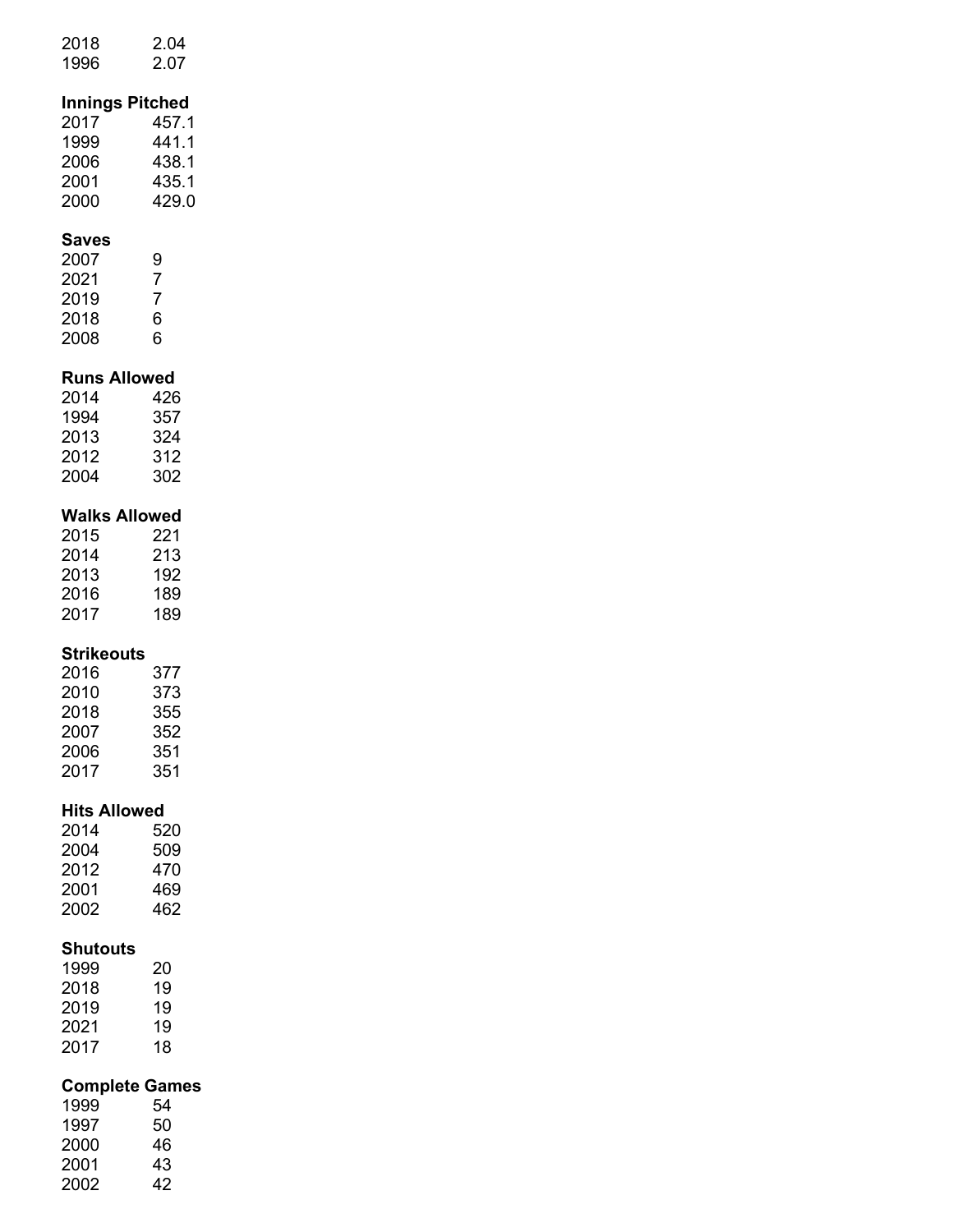# **Opponents' Batting Average**

| 1999 | .203 |
|------|------|
| 2019 | .212 |
| 2018 | .222 |
| 1998 | .223 |
| 2022 | .223 |

Team Batting Year-by-Year

| Year     | ВΑ        | G  | AB        | R   | н         | 2В        | 3В        | <b>HR</b>      | <b>RBI</b> | ΤВ        | SLG%      | BB        | <b>HBP</b> | <b>SO</b> | OB%       | SF        | <b>SH</b> | SB-SBA    | PO        | A         | Е         | Pct.      |
|----------|-----------|----|-----------|-----|-----------|-----------|-----------|----------------|------------|-----------|-----------|-----------|------------|-----------|-----------|-----------|-----------|-----------|-----------|-----------|-----------|-----------|
| 1979     | .379      | 17 | 419       | 118 | 159       | 19        | 4         | $\overline{2}$ | 111        | 217       | .518      | 139       | 0          | 49        | .534      | <b>NA</b> | 3         | 87-102    | 309       | 102       | 72        | .851      |
| OPP      | <b>NA</b> | 17 | <b>NA</b> | 137 | <b>NA</b> | NА        | ΝA        | <b>NA</b>      | <b>NA</b>  | <b>NA</b> | <b>NA</b> | <b>NA</b> | NА         | ΝA        | <b>NA</b> | ΝA        | <b>NA</b> | <b>NA</b> | <b>NA</b> | <b>NA</b> | <b>NA</b> | <b>NA</b> |
| 1980     | <b>NA</b> | 27 | <b>NA</b> | 145 | <b>NA</b> | <b>NA</b> | <b>NA</b> | <b>NA</b>      | <b>NA</b>  | ΝA        | <b>NA</b> | <b>NA</b> | NA         | <b>NA</b> | <b>NA</b> | ΝA        | <b>NA</b> | <b>NA</b> | <b>NA</b> | <b>NA</b> | <b>NA</b> | <b>NA</b> |
| OPP      | <b>NA</b> | 27 | <b>NA</b> | 184 | <b>NA</b> | <b>NA</b> | <b>NA</b> | <b>NA</b>      | <b>NA</b>  | <b>NA</b> | <b>NA</b> | <b>NA</b> | <b>NA</b>  | <b>NA</b> | <b>NA</b> | <b>NA</b> | <b>NA</b> | <b>NA</b> | <b>NA</b> | <b>NA</b> | <b>NA</b> | <b>NA</b> |
| 1981     | .295      | 26 | 712       | 201 | 210       | 26        | 13        | 9              | 172        | 280       | .393      | 127       | 8          | 36        | .407      | NА        | 25        | 58-75     | 505       | 211       | 80        | .900      |
| OPP      | .242      | 26 | 706       | 154 | 171       | 18        | 12        | 4              | 141        | 255       | .319      | 118       | 5          | 63        | .355      | <b>NA</b> | 30        | 62-77     | 505       | 257       | 93        | .891      |
| 1982     | <b>NA</b> | 40 | <b>NA</b> | 232 | <b>NA</b> | <b>NA</b> | <b>NA</b> | <b>NA</b>      | <b>NA</b>  | <b>NA</b> | <b>NA</b> | <b>NA</b> | NА         | <b>NA</b> | <b>NA</b> | ΝA        | <b>NA</b> | <b>NA</b> | <b>NA</b> | <b>NA</b> | <b>NA</b> | <b>NA</b> |
| OPP      | NА        | 40 | ΝA        | 156 | NА        | ΝA        | ΝA        | <b>NA</b>      | NА         | ΝA        | <b>NA</b> | ΝA        | NА         | <b>NA</b> | NА        | ΝA        | NА        | ΝA        | ΝA        | ΝA        | <b>NA</b> | <b>NA</b> |
| 1983     | <b>NA</b> | 35 | <b>NA</b> | 180 | <b>NA</b> | <b>NA</b> | <b>NA</b> | <b>NA</b>      | <b>NA</b>  | ΝA        | <b>NA</b> | <b>NA</b> | <b>NA</b>  | <b>NA</b> | NA        | ΝA        | <b>NA</b> | <b>NA</b> | <b>NA</b> | <b>NA</b> | <b>NA</b> | <b>NA</b> |
| OPP      | <b>NA</b> | 35 | <b>NA</b> | 158 | ΝA        | <b>NA</b> | ΝA        | <b>NA</b>      | <b>NA</b>  | ΝA        | <b>NA</b> | <b>NA</b> | NА         | <b>NA</b> | <b>NA</b> | ΝA        | NА        | <b>NA</b> | <b>NA</b> | <b>NA</b> | <b>NA</b> | <b>NA</b> |
| 1984     | .245      | 46 | 1129      | 191 | 277       | 21        | 6         | $\overline{2}$ | 160        | 316       | .280      | 173       | 9          | 173       | .350      | ΝA        | 44        | 53-69     | 901       | 417       | 113       | .921      |
| OPP      | .276      | 46 | 1225      | 210 | 338       | 31        | 27        | 2              | 180        | 429       | .350      | 93        | 14         | 81        | .334      | ΝA        | 43        | 28-40     | 891       | 356       | 85        | .936      |
| 1985     | .184      | 54 | 1285      | 168 | 237       | 12        | 8         | 1              | 139        | 270       | .210      | 212       | 9          | 196       | .304      | <b>NA</b> | 50        | 70-72     | 1030      | 485       | 242       | .862      |
| OPP      | .419      | 54 | 1637      | 391 | 502       | 33        | 25        | 17             | 319        | 632       | .386      | 110       | 4          | 73        | .335      | <b>NA</b> | 49        | 39-40     | 1102      | 582       | 100       | .944      |
| 1986     | ΝA        | 43 | <b>NA</b> | 206 | ΝA        | <b>NA</b> | ΝA        | <b>NA</b>      | <b>NA</b>  | <b>NA</b> | <b>NA</b> | <b>NA</b> | ΝA         | <b>NA</b> | <b>NA</b> | ΝA        | ΝA        | ΝA        | <b>NA</b> | ΝA        | <b>NA</b> | <b>NA</b> |
| OPP      | <b>NA</b> | 43 | <b>NA</b> | 97  | ΝA        | <b>NA</b> | NA        | <b>NA</b>      | <b>NA</b>  | <b>NA</b> | <b>NA</b> | <b>NA</b> | <b>NA</b>  | <b>NA</b> | <b>NA</b> | ΝA        | <b>NA</b> | <b>NA</b> | NA        | <b>NA</b> | <b>NA</b> | <b>NA</b> |
| Division |           |    |           |     |           |           |           |                |            |           |           |           |            |           |           |           |           |           |           |           |           |           |
| 1994     | .262      | 41 | 1054      | 160 | 276       | 29        | 7         | 4              | 114        | 331       | .314      | 87        | 12         | 176       | .412      | 8         | 25        | 92-113    | 745       | 295       | 124       | .893      |
| OPP      | .316      | 41 | 1144      | 357 | 362       | 50        | 15        | 12             | 232        | 478       | .418      | 163       | 27         | 165       | .535      | 9         | 29        | 100-111   | 798       | 345       | 75        | .938      |
| 1995     | .301      | 53 | 1341      | 266 | 403       | 68        | 17        | 19             | 207        | 562       | .419      | 111       | 19         | 181       | .361      | 7         | 35        | $37 - 47$ | 953       | 430       | 134       | .912      |
| OPP      | .259      | 53 | 1334      | 241 | 345       | 46        | 13        | 11             | 184        | 450       | .337      | 86        | 24         | 140       | .313      | 11        | 44        | 59-75     | 964       | 444       | 61        | .958      |
| 1996     | .274      | 54 | 1436      | 270 | 393       | 72        | 20        | 15             | 210        | 550       | .383      | 110       | 31         | 221       | .339      | 0         | 58        | 93-113    | 1064      | 442       | 93        | .942      |
| OPP      | .255      | 54 | 1390      | 156 | 354       | 57        | 12        | 14             | 135        | 477       | .343      | 92        | 16         | 172       | .308      | 2         | 50        | 50-56     | 1043      | 451       | 101       | .937      |
| 1997     | .287      | 60 | 1486      | 274 | 427       | 75        | 22        | 24             | 228        | 618       | .416      | 129       | 25         | 215       | .353      | 6         | 75        | 62-77     | 1122      | 460       | 110       | .935      |
| OPP      | .258      | 60 | 1536      | 206 | 397       | 74        | 7         | $\overline{7}$ | 163        | 506       | .329      | 82        | 6          | 240       | .298      | 5         | 44        | 56-67     | 1110      | 465       | 95        | .943      |
| 1998     | .262      | 56 | 1457      | 229 | 382       | 56        | 20        | 8              | 179        | 502       | .345      | 131       | 11         | 198       | .326      | 10        | 61        | 57-69     | 1114      | 494       | 92        | .946      |
| OPP      | .223      | 56 | 1383      | 138 | 309       | 39        | 2         | 16             | 108        | 400       | .289      | 91        | 10         | 274       | .275      | 8         | 56        | 39-67     | 1094      | 456       | 101       | .939      |
| 1999     | .245      | 66 | 1662      | 257 | 407       | 80        | 13        | 21             | 217        | 576       | .347      | 158       | 17         | 328       | .315      | 11        | 84        | 65-77     | 1324      | 625       | 86        | .958      |
| OPP      | .203      | 66 | 1616      | 158 | 328       | 45        | 4         | 17             | 126        | 432       | .267      | 98        | 15         | 329       | .254      | 5         | 63        | 46-63     | 1296      | 516       | 97        | .949      |
| 2000     | .281      | 63 | 1682      | 276 | 473       | 80        | 11        | 23             | 232        | 644       | .383      | 140       | 61         | 231       | .356      | 9         | 66        | 39-50     | 1287      | 693       | 122       | .942      |
| OPP      | .261      | 63 | 1740      | 244 | 454       | 70        | 13        | 24             | 186        | 622       | .357      | 118       | 18         | 239       | .314      | 3         | 57        | 53-66     | 1249      | 573       | 96        | .950      |
| 2001     | .215      | 64 | 1655      | 133 | 356       | 50        | 4         | 16             | 120        | 462       | .279      | 112       | 28         | 317       | .276      | 2         | 54        | 38-45     | 1306      | 559       | 108       | .945      |
| OPP      | .270      | 64 | 1738      | 268 | 469       | 60        | 13        | 27             | 236        | 636       | .366      | 130       | 19         | 291       | .326      | 10        | 68        | 78-84     | 1335      | 555       | 71        | .964      |
| 2002     | .243      | 63 | 1615      | 194 | 393       | 83        | 3         | 26             | 161        | 560       | .347      | 99        | 21         | 326       | .295      | 6         | 59        | $50 - 67$ | 1262      | 458       | 116       | .937      |
| OPP      | .274      | 63 | 1686      | 249 | 462       | 72        | 1         | 35             | 207        | 641       | .380      | 135       | 16         | 228       | .332      | 11        | 76        | 48-67     | 1245      | 497       | 88        | .952      |
| 2003     | .231      | 51 | 1375      | 148 | 318       | 59        | 4         | 24             | 130        | 457       | .332      | 90        | 17         | 285       | .286      | 2         | 42        | 33-43     | 1049      | 346       | 67        | .954      |
| OPP      | .264      | 51 | 1369      | 197 | 362       | 55        | 3         | 32             | 170        | 519       | .379      | 80        | 20         | 275       | .313      | 7         | 51        | 48-64     | 1070      | 458       | 68        | .957      |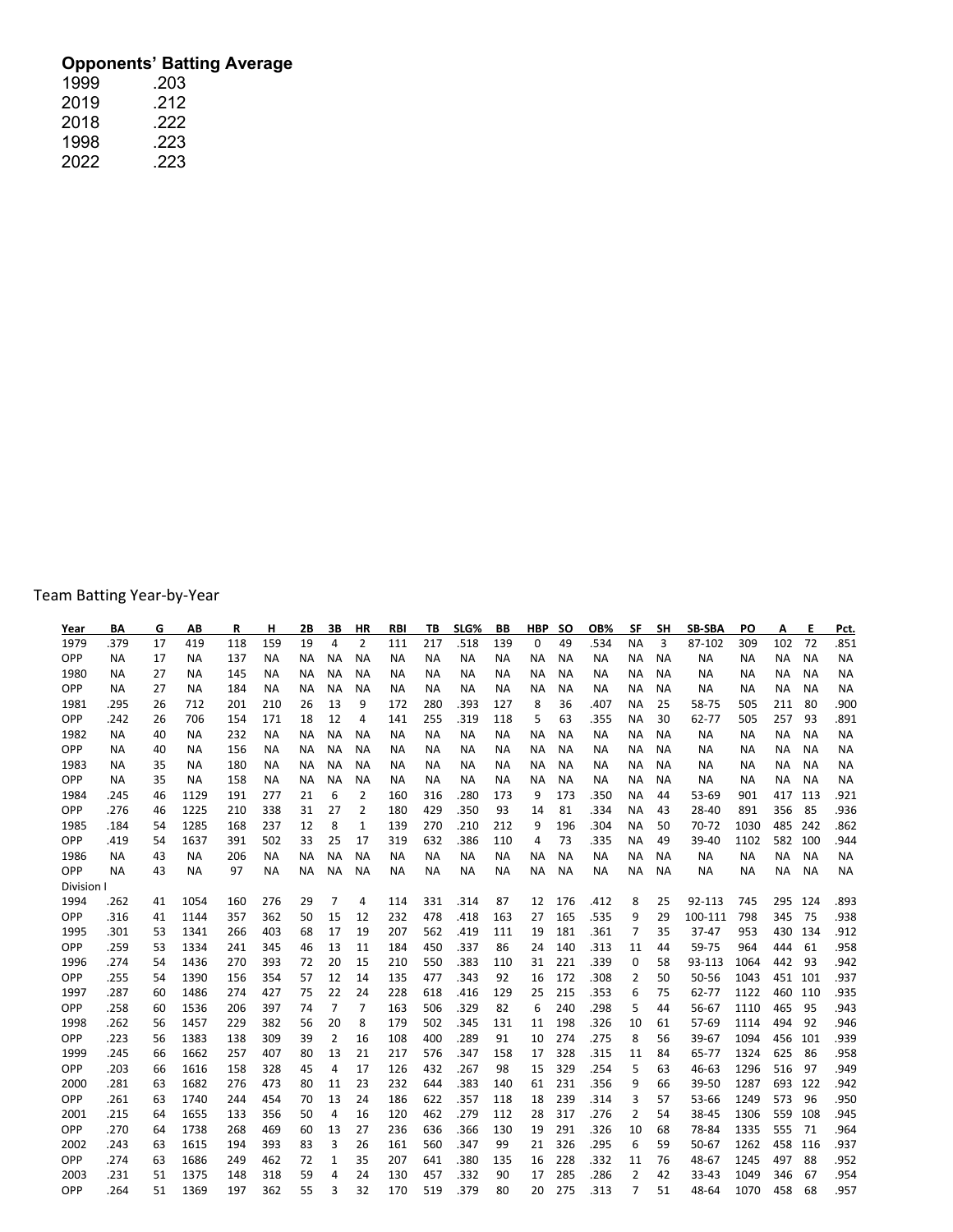| 2004 | .221 | 63 | 1540 | 154 | 340 | 68  | 4              | 18 | 133 | 470 | .305 | 119 | 19 | 333 | .284 | 7              | 70 | 27-38        | 1214 | 506 | 79  | .956 |
|------|------|----|------|-----|-----|-----|----------------|----|-----|-----|------|-----|----|-----|------|----------------|----|--------------|------|-----|-----|------|
| OPP  | .303 | 63 | 1682 | 302 | 509 | 103 | 16             | 39 | 266 | 761 | .452 | 137 | 12 | 219 | .357 | 11             | 57 | 70-91        | 1251 | 522 | 61  | .967 |
| 2005 | .262 | 54 | 1412 | 206 | 370 | 66  | 11             | 43 | 185 | 587 | .416 | 84  | 14 | 325 | .308 | 11             | 45 | 36-46        | 1063 | 430 | 61  | .961 |
| OPP  | .254 | 54 | 1376 | 211 | 349 | 54  | 10             | 36 | 180 | 531 | .386 | 119 | 14 | 285 | .318 | 5              | 49 | 65-79        | 1072 | 402 | 67  | .957 |
| 2006 | .268 | 64 | 1732 | 292 | 465 | 85  | $\overline{7}$ | 66 | 263 | 732 | .440 | 146 | 13 | 355 | .329 | 7              | 39 | 33-39        | 1315 | 545 | 72  | .962 |
| OPP  | .248 | 64 | 1683 | 219 | 417 | 61  | $\overline{7}$ | 32 | 193 | 588 | .349 | 121 | 19 | 351 | .305 | 4              | 48 | 56-80        | 1281 | 521 | 73  | .961 |
| 2007 | .286 | 62 | 1672 | 291 | 479 | 83  | 6              | 73 | 258 | 793 | .474 | 176 | 26 | 361 | .362 | 9              | 53 | 29-39        | 1255 | 509 | 69  | .962 |
| OPP  | .263 | 62 | 1645 | 219 | 433 | 57  | 3              | 49 | 195 | 643 | .391 | 143 | 24 | 352 | .330 | 4              | 44 | 69-97        | 1234 | 468 | 71  | .960 |
| 2008 | .233 | 61 | 1598 | 157 | 373 | 54  | 5              | 34 | 142 | 539 | .337 | 133 | 9  | 325 | .295 | 3              | 57 | 39-50        | 1226 | 528 | 76  | .958 |
| OPP  | .250 | 61 | 1561 | 230 | 391 | 56  | 7              | 26 | 191 | 539 | .345 | 181 | 23 | 296 | .335 | 9              | 67 | 67-85        | 1266 | 537 | 54  | .971 |
| 2009 | .239 | 61 | 1516 | 172 | 362 | 63  | $\overline{7}$ | 32 | 154 | 535 | .353 | 132 | 20 | 253 | .307 | 4              | 61 | 48-65        | 1201 | 434 | 77  | .955 |
| OPP  | .255 | 61 | 1548 | 219 | 394 | 61  | 6              | 39 | 192 | 584 | .377 | 136 | 21 | 334 | .321 | 14             | 55 | 60-72        | 1227 | 574 | 54  | .971 |
| 2010 | .288 | 57 | 1514 | 300 | 436 | 81  | 3              | 52 | 270 | 679 | .448 | 154 | 24 | 290 | .359 | 16             | 44 | 52-59        | 1137 | 437 | 57  | .965 |
| OPP  | .228 | 57 | 1423 | 199 | 324 | 49  | 5              | 28 | 175 | 467 | .328 | 154 | 22 | 373 | .311 | 10             | 40 | 59-73        | 1118 | 439 | 67  | .959 |
| 2011 | .281 | 60 | 1647 | 289 | 462 | 56  | 5              | 61 | 266 | 711 | .432 | 144 | 17 | 275 | .342 | 14             | 35 | $57 - 62$    | 1202 | 570 | 82  | .956 |
| OPP  | .248 | 60 | 1531 | 226 | 380 | 33  | 1              | 33 | 188 | 514 | .336 | 156 | 30 | 271 | .329 | 5              | 54 | 67-90        | 1206 | 482 | 67  | .962 |
| 2012 | .256 | 55 | 1439 | 235 | 368 | 60  | 8              | 44 | 211 | 576 | .400 | 117 | 17 | 257 | .318 | 7              | 46 | 44-53        | 1059 | 521 | 57  | .965 |
| OPP  | .323 | 55 | 1454 | 312 | 470 | 53  | 6              | 52 | 274 | 691 | .475 | 168 | 24 | 184 | .398 | 18             | 48 | 64-80        | 1095 | 454 | 73  | .955 |
| 2013 | .269 | 57 | 1525 | 238 | 410 | 66  | 7              | 43 | 206 | 619 | .406 | 105 | 28 | 299 | .326 | 8              | 48 | 64-82        | 1119 | 450 | 79  | .952 |
| OPP  | .299 | 57 | 1517 | 324 | 453 | 64  | 9              | 67 | 295 | 736 | .485 | 192 | 18 | 186 | .382 | 10             | 47 | 81-102       | 1143 | 467 | 75  | .955 |
| 2014 | .258 | 57 | 1423 | 202 | 367 | 52  | 3              | 35 | 171 | 530 | .372 | 90  | 16 | 261 | .308 | 5              | 28 | 92-116       | 1032 | 488 | 115 | .930 |
| OPP  | .338 | 57 | 1540 | 426 | 520 | 86  | 10             | 79 | 383 | 863 | .560 | 213 | 38 | 130 | .426 | 17             | 36 | 48-69        | 1077 | 488 | 92  | .944 |
| 2015 | .272 | 59 | 1555 | 236 | 423 | 71  | $\overline{7}$ | 32 | 209 | 604 | .388 | 174 | 33 | 285 | .356 | 8              | 39 | 91-112       | 1169 | 494 | 104 | .941 |
| OPP  | .259 | 59 | 1539 | 275 | 399 | 61  | 10             | 33 | 241 | 579 | .376 | 221 | 36 | 254 | .362 | 14             | 43 | 69-86        | 1160 | 521 | 75  | .957 |
| 2016 | .266 | 59 | 1495 | 249 | 397 | 68  | 13             | 29 | 216 | 578 | .387 | 172 | 23 | 249 | .347 | 14             | 47 | 72-95        | 1168 | 363 | 83  | ,949 |
| OPP  | .244 | 59 | 1498 | 219 | 365 | 70  | 11             | 30 | 185 | 547 | .365 | 189 | 20 | 377 | .335 | 7              | 31 | 65-90        | 1158 | 483 | 74  | .957 |
| 2017 | .305 | 70 | 1842 | 370 | 561 | 92  | 11             | 35 | 310 | 780 | .423 | 182 | 39 | 271 | .376 | 16             | 48 | 96-128       | 1372 | 465 | 82  | .957 |
| OPP  | .235 | 70 | 1722 | 215 | 404 | 69  | 3              | 35 | 189 | 584 | .339 | 189 | 45 | 351 | .324 | 13             | 49 | 48-63        | 1337 | 604 | 127 | .939 |
| 2018 | .299 | 63 | 1695 | 302 | 506 | 105 | 20             | 36 | 261 | 759 | .448 | 169 | 30 | 218 | .368 | 21             | 18 | 100-116 1276 |      | 425 | 40  | .977 |
| OPP  | .222 | 63 | 1579 | 143 | 350 | 52  | $\overline{7}$ | 25 | 129 | 491 | .311 | 107 | 32 | 355 | .283 | 8              | 34 | 35-43        | 1211 | 445 | 90  | .948 |
| 2019 | .276 | 62 | 1587 | 260 | 438 | 74  | 12             | 27 | 224 | 617 | .389 | 152 | 37 | 236 | .351 | 12             | 31 | 78-97        | 1230 | 413 | 62  | .964 |
| OPP  | .212 | 62 | 1533 | 130 | 325 | 60  | 6              | 15 | 111 | 442 | .288 | 102 | 29 | 342 | .273 | $\overline{7}$ | 29 | 44-51        | 1197 | 495 | 67  | .962 |
| 2020 | .282 | 23 | 581  | 100 | 164 | 30  | 2              | 16 | 98  | 246 | .423 | 54  | 15 | 93  | .354 | 8              | 8  | 24-26        | 433  | 190 | 26  | .960 |
| OPP  | .277 | 23 | 582  | 94  | 161 | 35  | 3              | 16 | 87  | 250 | .430 | 38  | 10 | 81  | .330 | 3              | 11 | $19 - 23$    | 431  | 179 | 23  | .960 |
| 2021 | .289 | 59 | 1568 | 306 | 453 | 94  | 9              | 58 | 277 | 739 | .471 | 176 | 37 | 246 | .372 | 11             | 28 | 48-60        | 1191 | 471 | 53  | .969 |
| OPP  | .224 | 59 | 1470 | 165 | 330 | 46  | 13             | 31 | 155 | 495 | .337 | 142 | 20 | 291 | .300 | 9              | 25 | $41 - 61$    | 1152 | 447 | 64  | .962 |
| 2022 | .291 | 62 | 1619 | 350 | 471 | 76  | 14             | 58 | 313 | 749 | .463 | 201 | 31 | 268 | .376 | 20             | 17 | 54-70        | 1227 | 477 | 62  | .965 |
| OPP  | .223 | 62 | 1539 | 175 | 343 | 46  | 5              | 35 | 160 | 504 | .327 | 168 | 38 | 303 | .313 | $\overline{7}$ | 23 | 34-53        | 1175 | 423 | 81  | .952 |
|      |      |    |      |     |     |     |                |    |     |     |      |     |    |     |      |                |    |              |      |     |     |      |

Team Pitching Year-by-Year

| Year       | ERA       | W-L           | <b>APP</b> | GS | CG        | <b>SHO/CB</b> | SV             | IP        | н         | $\overline{R}$ | <b>ER</b> | <b>BB</b> | <b>SO</b> | 2B        | 3B             | HR             | AB        | <b>B/AVG WP</b> |           | <b>HBP</b> |
|------------|-----------|---------------|------------|----|-----------|---------------|----------------|-----------|-----------|----------------|-----------|-----------|-----------|-----------|----------------|----------------|-----------|-----------------|-----------|------------|
| 1979       | 6.77      | $7 - 10$      | 17         | 17 | <b>NA</b> | 1/0           | 0              | 102.1     | 218       | 137            | 99        | 105       | 73        | 17        | $\overline{7}$ | 6              | <b>NA</b> | <b>NA</b>       | <b>NA</b> | 2          |
| <b>OPP</b> | <b>NA</b> | $10-7$        | 17         | 17 | <b>NA</b> | 0/0           | NA             | <b>NA</b> | <b>NA</b> | 118            | <b>NA</b> | <b>NA</b> | <b>NA</b> | <b>NA</b> | <b>NA</b>      | <b>NA</b>      | <b>NA</b> | <b>NA</b>       | <b>NA</b> | <b>NA</b>  |
| 1980       | <b>NA</b> | 18-16         | 34         | 34 | <b>NA</b> | 1/0           | ΝA             | <b>NA</b> | <b>NA</b> | 184            | <b>NA</b> | <b>NA</b> | <b>NA</b> | <b>NA</b> | <b>NA</b>      | <b>NA</b>      | <b>NA</b> | <b>NA</b>       | <b>NA</b> | <b>NA</b>  |
| OPP        | <b>NA</b> | 16-18         | 34         | 34 | <b>NA</b> | 2/0           | <b>NA</b>      | <b>NA</b> | <b>NA</b> | 145            | <b>NA</b> | <b>NA</b> | NA        | <b>NA</b> | ΝA             | <b>NA</b>      | <b>NA</b> | <b>NA</b>       | <b>NA</b> | <b>NA</b>  |
| 1981       | 3.52      | 14-12         | 26         | 26 | 19        | 0/0           | $\Omega$       | 173.0     | 178       | 155            | 87        | 113       | 63        | 18        | 12             | 4              | 706       | .242            | 23        | 5          |
| OPP        | 6.22      | $12 - 14$     | 26         | 26 | 17        | 1/0           | 1              | 164.1     | 211       | 201            | 146       | 133       | 36        | 26        | 13             | 9              | 712       | .295            | 57        | 8          |
| 1982       | <b>NA</b> | $28 - 12$     | 40         | 40 | <b>NA</b> | 5/0           | <b>NA</b>      | <b>NA</b> | <b>NA</b> | 156            | <b>NA</b> | <b>NA</b> | <b>NA</b> | <b>NA</b> | <b>NA</b>      | <b>NA</b>      | <b>NA</b> | <b>NA</b>       | <b>NA</b> | <b>NA</b>  |
| OPP        | <b>NA</b> | 12-28         | 40         | 40 | <b>NA</b> | 5/0           | <b>NA</b>      | <b>NA</b> | <b>NA</b> | 232            | <b>NA</b> | <b>NA</b> | <b>NA</b> | <b>NA</b> | <b>NA</b>      | <b>NA</b>      | <b>NA</b> | <b>NA</b>       | <b>NA</b> | <b>NA</b>  |
| 1983       | NА        | $20 - 14 - 1$ | 35         | 35 | <b>NA</b> | 3/0           | <b>NA</b>      | <b>NA</b> | <b>NA</b> | 158            | <b>NA</b> | <b>NA</b> | <b>NA</b> | <b>NA</b> | <b>NA</b>      | <b>NA</b>      | <b>NA</b> | <b>NA</b>       | <b>NA</b> | <b>NA</b>  |
| OPP        | <b>NA</b> | $14 - 20 - 1$ | 35         | 35 | <b>NA</b> | 3/0           | <b>NA</b>      | <b>NA</b> | <b>NA</b> | 180            | <b>NA</b> | <b>NA</b> | <b>NA</b> | <b>NA</b> | <b>NA</b>      | <b>NA</b>      | <b>NA</b> | <b>NA</b>       | <b>NA</b> | <b>NA</b>  |
| 1984       | 3.74      | $21 - 25$     | 46         | 46 | 30        | 2/0           | 2              | 292.1     | 338       | 210            | 156       | 93        | 81        | 31        | 27             | 2              | 1225      | .276            | 8         | 14         |
| OPP        | 3.33      | $25 - 21$     | 46         | 46 | 40        | 9/0           | 0              | 311.0     | 277       | 191            | 148       | 173       | 173       | 21        | 6              | $\overline{2}$ | 1129      | .245            | 16        | 9          |
| 1985       | 4.45      | $12 - 42$     | 54         | 54 | 45        | 3/0           | 3              | 351.0     | 502       | 391            | 223       | 110       | 73        | 33        | 25             | 17             | 1799      | .419            | 15        | 4          |
| <b>OPP</b> | 2.28      | 42-12         | 54         | 54 | 51        | 12/0          | $\overline{2}$ | 362.0     | 237       | 168            | 118       | 237       | 196       | 12        | 8              | $\mathbf{1}$   | 1559      | .184            | 3         | 9          |
| 1986       | NА        | 30-13         | 43         | 43 | <b>NA</b> | 10/0          | <b>NA</b>      | NА        | <b>NA</b> | 97             | <b>NA</b> | <b>NA</b> | NA        | <b>NA</b> | NA             | NА             | <b>NA</b> | <b>NA</b>       | <b>NA</b> | <b>NA</b>  |
| OPP        | <b>NA</b> | 13-30         | 43         | 43 | <b>NA</b> | 5/0           | <b>NA</b>      | <b>NA</b> | <b>NA</b> | 206            | <b>NA</b> | <b>NA</b> | <b>NA</b> | <b>NA</b> | <b>NA</b>      | NА             | <b>NA</b> | <b>NA</b>       | <b>NA</b> | <b>NA</b>  |
| Division I |           |               |            |    |           |               |                |           |           |                |           |           |           |           |                |                |           |                 |           |            |
| 1994       | 8.70      | $8 - 33$      | 41         | 41 | 27        | 0/0           | 0              | 248.1     | 362       | 357            | 240       | 163       | 165       | 50        | 15             | 12             | 1144      | .316            | 82        | 27         |
| OPP        | 3.86      | $33 - 8$      | 41         | 41 | 32        | 3/0           | 2              | 266.0     | 276       | 160            | 114       | 87        | 176       | 29        | $\overline{7}$ | 4              | 1054      | .262            | 36        | 12         |
| 1995       | 2.89      | 24-29         | 53         | 53 | 39        | 8/0           | 0              | 317.2     | 345       | 241            | 131       | 86        | 140       | 46        | 13             | 11             | 1510      | .259            | 27        | 24         |
| <b>OPP</b> | 4.36      | 29-24         | 53         | 53 | 43        | 1/0           | 1              | 321.1     | 403       | 266            | 200       | 111       | 181       | 68        | 17             | 19             | 1524      | .301            | 25        | 19         |
| 1996       | 2.07      | $36 - 18$     | 54         | 54 | 40        | 12/0          | 3              | 354.2     | 354       | 152            | 105       | 92        | 172       | 52        | 12             | 14             | 1550      | .255            | 21        | 16         |
| <b>OPP</b> | 3.62      | 18-36         | 54         | 54 | 40        | 6/0           | 1              | 347.2     | 393       | 268            | 180       | 110       | 221       | 72        | 20             | 15             | 1635      | .274            | 51        | 31         |
| 1997       | 2.51      | 36-24         | 60         | 60 | 50        | 13/1          | 2              | 374.0     | 397       | 206            | 134       | 82        | 240       | 74        | $\overline{7}$ | $\overline{7}$ | 1674      | .258            | 27        | 6          |
| <b>OPP</b> | 4.07      | 24-36         | 60         | 60 | 45        | 8/1           | 0              | 370.0     | 427       | 273            | 215       | 129       | 215       | 75        | 22             | 24             | 1721      | .287            | 39        | 25         |
| 1998       | 1.70      | $33 - 23$     | 56         | 56 | 40        | 12/0          | 2              | 371.1     | 309       | 138            | 90        | 91        | 274       | 39        | 2              | 16             | 1555      | .223            | 28        | 10         |
| <b>OPP</b> | 3.01      | 23-33         | 56         | 56 | 44        | 7/1           | 2              | 364.2     | 382       | 229            | 157       | 131       | 198       | 56        | 20             | 8              | 1677      | .262            | 50        | 11         |
| 1999       | 1.46      | 41-25         | 66         | 66 | 54        | 20/1          | $\overline{2}$ | 441.1     | 328       | 158            | 92        | 98        | 329       | 45        | 4              | 17             | 1616      | .203            | 25        | 15         |
| <b>OPP</b> | 2.93      | 25-41         | 66         | 66 | 49        | 9/1           | 0              | 432.0     | 407       | 257            | 181       | 158       | 328       | 80        | 13             | 21             | 1662      | .245            | 38        | 17         |
| 2000       | 2.55      | 34-29         | 63         | 63 | 46        | 6/0           | 2              | 429.0     | 454       | 244            | 156       | 118       | 239       | 70        | 13             | 24             | 1740      | .261            | 53        | 18         |
| OPP        | 3.45      | 29-34         | 63         | 63 | 39        | 8/0           | 3              | 416.1     | 473       | 276            | 205       | 140       | 231       | 80        | 11             | 23             | 1682      | .281            | 46        | 61         |
| 2001       | 3.18      | 18-46         | 64         | 64 | 43        | 5/0           | 0              | 435.1     | 469       | 268            | 198       | 130       | 291       | 60        | 13             | 27             | 1738      | .270            | 22        | 19         |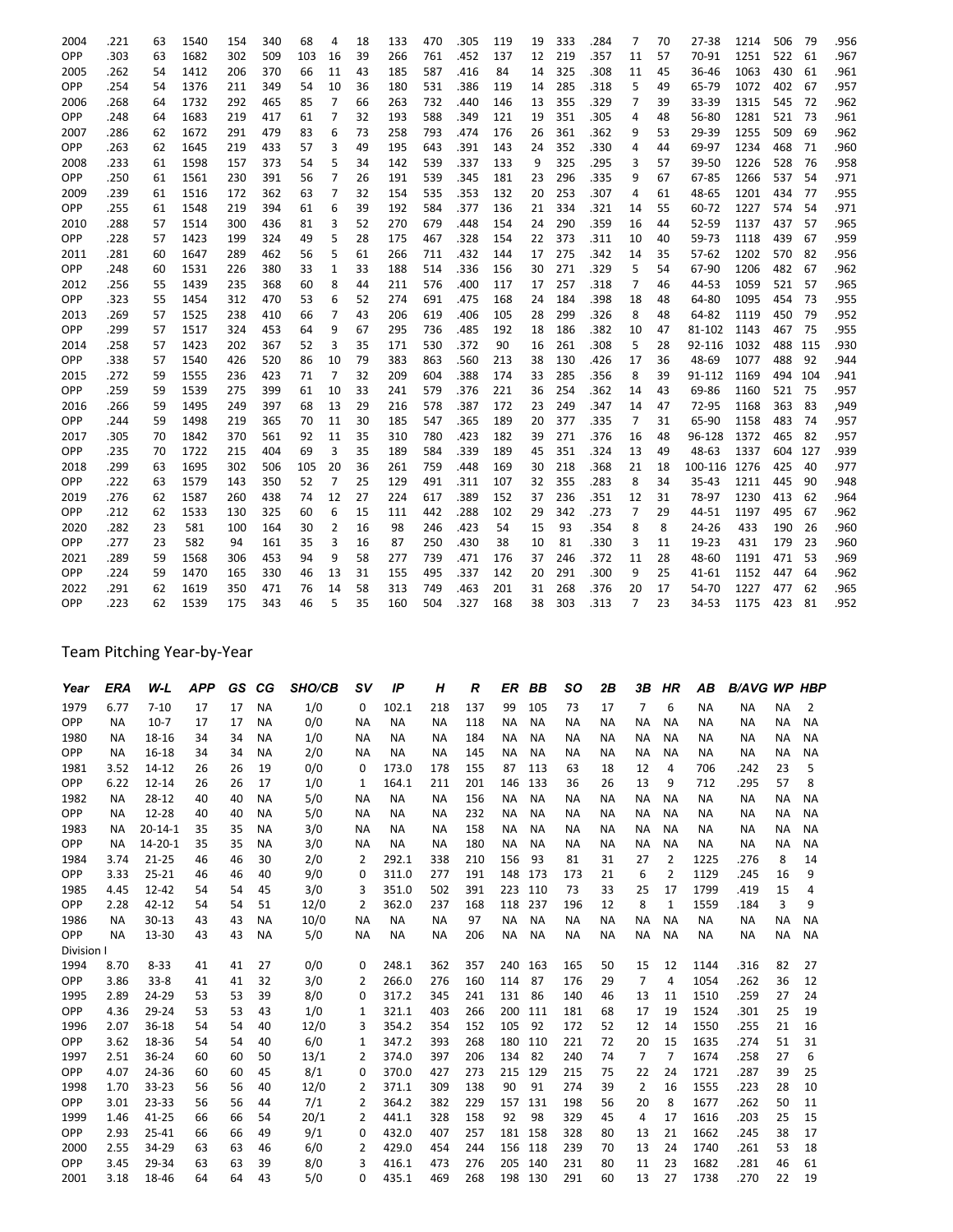| OPP  | 1.48 | 46-18         | 64 | 64 | 49 | 19/4 | 4              | 445.0 | 356 | 133 | 94      | 112     | 317 | 50  | 4            | 16 | 1655 | .215 | 29 | 28 |
|------|------|---------------|----|----|----|------|----------------|-------|-----|-----|---------|---------|-----|-----|--------------|----|------|------|----|----|
| 2002 | 3.68 | 28-35         | 63 | 63 | 42 | 6/0  | $\overline{2}$ | 420.2 | 462 | 249 | 172     | 135     | 228 | 72  | $\mathbf{1}$ | 35 | 1686 | .274 | 18 | 16 |
| OPP  | 3.23 | $35 - 28$     | 63 | 63 | 38 | 14/3 | 3              | 415.2 | 393 | 194 | 149     | 99      | 326 | 83  | 3            | 26 | 1615 | .243 | 41 | 21 |
| 2003 | 2.74 | 17-34         | 51 | 51 | 33 | 4/0  | 1              | 349.2 | 362 | 197 | 137     | 80      | 275 | 55  | 3            | 32 | 1369 | .264 | 17 | 20 |
| OPP  | 2.00 | 34-17         | 51 | 51 | 28 | 13/1 | $\mathbf 1$    | 356.2 | 318 | 148 | 102     | 90      | 285 | 59  | 4            | 24 | 1375 | .231 | 31 | 17 |
| 2004 | 3.85 | 19-44         | 63 | 63 | 29 | 4/0  | $\overline{2}$ | 405.0 | 509 | 302 | 223     | 137     | 219 | 103 | 16           | 39 | 1682 | .303 | 26 | 12 |
| OPP  | 1.71 | 44-19         | 63 | 63 | 41 | 20/3 | 3              | 417.0 | 340 | 154 | 102     | 119     | 333 | 68  | 4            | 18 | 1540 | .221 | 26 | 19 |
| 2005 | 3.08 | 22-32         | 54 | 54 | 34 | 9/1  | 3              | 354.1 | 349 | 211 | 156 119 |         | 285 | 54  | 10           | 36 | 1376 | .254 | 38 | 14 |
| OPP  | 3.08 | 32-22         | 54 | 54 | 34 | 6/0  | 5              | 357.1 | 370 | 206 | 157     | 84      | 325 | 66  | 11           | 43 | 1412 | .262 | 20 | 14 |
| 2006 | 2.44 | 41-23         | 64 | 64 | 36 | 6/0  | 5              | 438.1 | 417 | 219 | 153     | 121     | 351 | 61  | 7            | 32 | 1683 | .248 | 23 | 19 |
| OPP  | 3.93 | 23-41         | 64 | 64 | 31 | 6/2  | 2              | 427.0 | 465 | 292 | 240     | 146     | 355 | 85  | 7            | 66 | 1732 | .268 | 46 | 13 |
| 2007 | 2.78 | 36-26         | 62 | 62 | 25 | 8/2  | 9              | 418.1 | 433 | 219 |         | 166 143 | 352 | 57  | 3            | 49 | 1645 | .263 | 26 | 24 |
| OPP  | 4.10 | 26-36         | 62 | 62 | 27 | 7/0  | 4              | 411.1 | 479 | 291 |         | 241 176 | 361 | 83  | 6            | 73 | 1672 | .286 | 36 | 26 |
| 2008 | 2.72 | $20 - 40 - 1$ | 61 | 61 | 27 | 10/3 | 6              | 408.2 | 391 | 230 | 159     | 181     | 296 | 56  | 7            | 26 | 1561 | .250 | 36 | 23 |
| OPP  | 1.86 | $40 - 20 - 1$ | 61 | 61 | 35 | 12/2 | 5              | 422.0 | 373 | 157 | 112 133 |         | 325 | 54  | 5            | 34 | 1598 | .233 | 30 | 9  |
| 2009 | 2.59 | 26-35         | 61 | 61 | 37 | 6/0  | 2              | 400.1 | 394 | 219 | 148 136 |         | 334 | 61  | 6            | 39 | 1548 | .255 | 13 | 21 |
| OPP  | 2.04 | 35-26         | 61 | 61 | 31 | 8/1  | 1              | 409.0 | 362 | 172 | 119 132 |         | 253 | 63  | 7            | 32 | 1516 | .239 | 26 | 20 |
| 2010 | 2.62 | 39-18         | 57 | 57 | 28 | 10/1 | 3              | 379.0 | 324 | 199 | 142 154 |         | 373 | 49  | 5            | 28 | 1423 | .228 | 27 | 22 |
| OPP  | 4.45 | 18-39         | 57 | 57 | 23 | 7/1  | 0              | 372.2 | 436 | 300 | 237 154 |         | 290 | 81  | 3            | 52 | 1514 | .288 | 24 | 24 |
| 2011 | 3.00 | 30-30         | 60 | 60 | 26 | 7/2  | 3              | 400.2 | 380 | 226 | 172     | 156     | 271 | 33  | $\mathbf{1}$ | 33 | 1531 | .248 | 27 | 30 |
| OPP  | 3.87 | 30-30         | 60 | 60 | 31 | 5/0  | 4              | 402.0 | 462 | 289 | 222 144 |         | 275 | 56  | 5            | 61 | 1647 | .281 | 29 | 17 |
| 2012 | 5.20 | 19-36         | 55 | 55 | 23 | 1/1  | 2              | 353.0 | 470 | 312 | 262     | 168     | 184 | 53  | 6            | 52 | 1454 | .323 | 34 | 24 |
| OPP  | 3.49 | 36-19         | 55 | 55 | 29 | 9/3  | 3              | 365.0 | 368 | 235 | 182 117 |         | 257 | 60  | 8            | 44 | 1439 | .256 | 20 | 17 |
| 2013 | 5.09 | 20-37         | 57 | 57 | 17 | 2/0  | 0              | 373.0 | 453 | 324 | 271 192 |         | 186 | 64  | 9            | 67 | 1517 | .299 | 49 | 18 |
| OPP  | 3.22 | 37-20         | 57 | 57 | 26 | 6/3  | 1              | 381.0 | 410 | 238 | 175 105 |         | 299 | 66  | 7            | 43 | 1525 | .269 | 25 | 28 |
| 2014 | 6.49 | 11-46         | 57 | 57 | 25 | 2/0  | 2              | 344.0 | 520 | 426 | 319 213 |         | 130 | 86  | 10           | 79 | 1540 | .338 | 34 | 38 |
| OPP  | 3.12 | 46-11         | 57 | 57 | 34 | 12/2 | 4              | 359.0 | 367 | 202 | 160     | 90      | 261 | 52  | 3            | 35 | 1423 | .258 | 18 | 16 |
| 2015 | 3.63 | 29-30         | 59 | 59 | 32 | 7/0  | $\mathbf{1}$   | 389.2 | 399 | 275 | 202     | 221     | 254 | 61  | 10           | 33 | 1539 | .259 | 42 | 36 |
| OPP  | 3.44 | 30-29         | 59 | 59 | 28 | 6/1  | 3              | 386.2 | 423 | 236 | 190     | 174     | 285 | 71  | 7            | 32 | 1555 | .272 | 23 | 33 |
| 2016 | 3.00 | 31-28         | 59 | 59 | 25 | 12/2 | 3              | 389.1 | 365 | 219 | 167 189 |         | 377 | 70  | 11           | 30 | 1498 | .244 | 24 | 20 |
| OPP  | 3.35 | 28-31         | 59 | 59 | 26 | 8/2  | 4              | 386.0 | 397 | 249 | 185     | 172     | 249 | 68  | 13           | 29 | 1495 | .266 | 24 | 23 |
| 2017 | 2.63 | 46-24         | 70 | 70 | 31 | 18/4 | 5              | 457.1 | 404 | 215 | 172 189 |         | 351 | 69  | 3            | 35 | 1722 | .235 | 25 | 45 |
| OPP  | 4.10 | 24-46         | 70 | 70 | 21 | 5/1  | 3              | 445.2 | 561 | 370 | 261 182 |         | 271 | 92  | 11           | 35 | 1842 | .305 | 36 | 39 |
| 2018 | 2.04 | 49-14         | 63 | 63 | 36 | 19/1 | 6              | 425.1 | 350 | 143 | 124 107 |         | 355 | 52  | 7            | 25 | 1579 | .222 | 18 | 32 |
| OPP  | 4.27 | 14-49         | 63 | 63 | 22 | 7/0  | 1              | 403.2 | 506 | 302 | 246     | 169     | 218 | 105 | 20           | 36 | 1695 | .299 | 24 | 30 |
| 2019 | 1.60 | 40-22         | 62 | 62 | 25 | 19/8 | 7              | 410.0 | 325 | 130 | 94      | 102     | 342 | 60  | 6            | 15 | 1533 | .212 | 23 | 29 |
| OPP  | 3.63 | 22-40         | 62 | 62 | 26 | 9/2  | 5              | 399.0 | 438 | 260 | 207     | 152     | 236 | 74  | 12           | 27 | 1587 | .276 | 23 | 37 |
| 2020 | 3.83 | $10 - 13$     | 23 | 23 | 12 | 2/0  | 0              | 144.1 | 161 | 94  | 79      | 38      | 81  | 35  | 3            | 16 | 582  | .277 | 4  | 10 |
| OPP  | 4.53 | $13 - 10$     | 23 | 23 | 8  | 4/1  | 1              | 143.2 | 164 | 100 | 93      | 54      | 93  | 30  | 2            | 16 | 581  | .282 | 11 | 15 |
| 2021 | 2.57 | 44-15         | 59 | 59 | 25 | 19/4 | 7              | 397.0 | 330 | 165 | 146     | 142     | 291 | 46  | 13           | 31 | 1470 | .224 | 12 | 20 |
| OPP  | 4.78 | 15-44         | 59 | 59 | 28 | 3/1  | 2              | 384.0 | 453 | 306 | 262     | 176     | 246 | 94  | 9            | 58 | 1568 | .289 | 16 | 37 |
| 2022 | 2.33 | 44-18         | 62 | 62 | 29 | 17/4 | 4              | 409.0 | 343 | 175 | 136 168 |         | 303 | 46  | 5            | 35 | 1539 | .223 | 21 | 38 |
|      |      |               |    |    |    |      |                |       |     |     |         |         |     |     |              |    |      |      |    |    |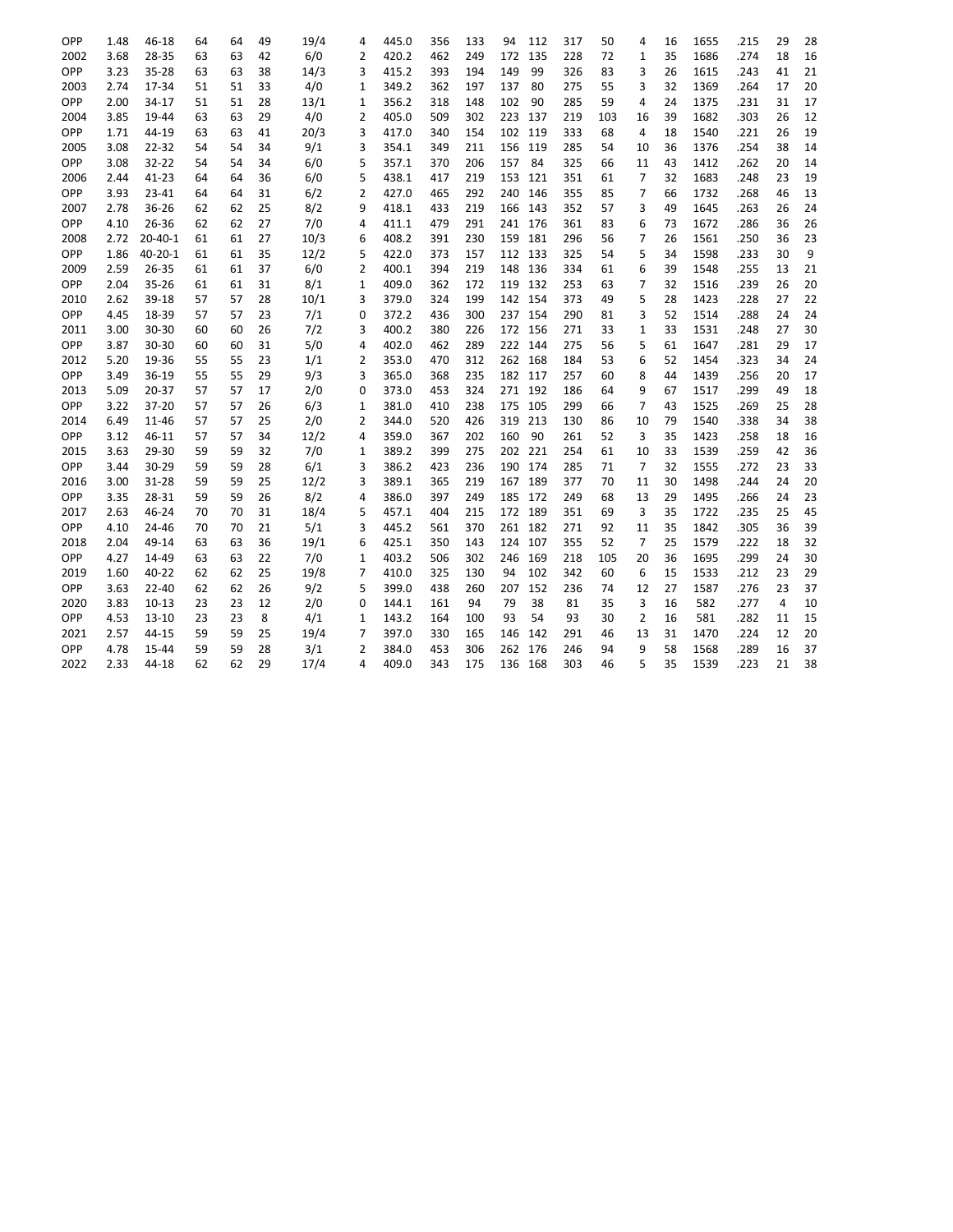

# **Lady Flames Records at Liberty Softball Stadium**

| <b>Runs Scored</b>  | <b>Individual Record</b><br>4 by Jaclyn Amader vs. Delaware, 3/9/18<br>4 by Sarah Robertson vs. Campbell, 3/18/18                                                  | <b>Team Record</b><br>20 vs. Delaware St., 2/21/19 |
|---------------------|--------------------------------------------------------------------------------------------------------------------------------------------------------------------|----------------------------------------------------|
| <b>Hits</b>         | 4 5 times, (mr by Devyn Howard vs. Maine, 2/26/22)                                                                                                                 | 19 vs. Villanova, 2/27/21                          |
| <b>RBI</b>          | 6 by Emily Sweat vs. Villanova, 2/27/21                                                                                                                            | 18 vs. Villanova, 2/27/21                          |
| <b>Doubles</b>      | 3 by Sarah Robertson vs. NC Central, 3/11/17                                                                                                                       | 7 vs. Rhode Island, 3/10/17                        |
| <b>Triples</b>      | 2 by Kara Canetto vs. Virginia, 3/1/22                                                                                                                             | 3 vs. Delaware St., 2/21/19                        |
| Home Runs           | 27 times (mr by Rachel Roupe vs. Stetson, 5/5/22)<br>5/5/22)                                                                                                       | 37 times, (mr vs. Stetson,                         |
| <b>Stolen Bases</b> | 3 by Kara Canetto vs. Lipscomb, 3/23/19                                                                                                                            | 7 vs. Charleston So., 4/21/18                      |
| Innings Pitched     | 8.0 by Kenzie Friesen vs. Coastal Carolina, 4/18/15<br>8.0 by Julia DiMartino vs. Sacred Heart, 3/12/16<br>8.0 by Julia DiMartino vs. Charleston Southern, 4/23/16 | 12.0 vs. Ohio, 5/18/17                             |